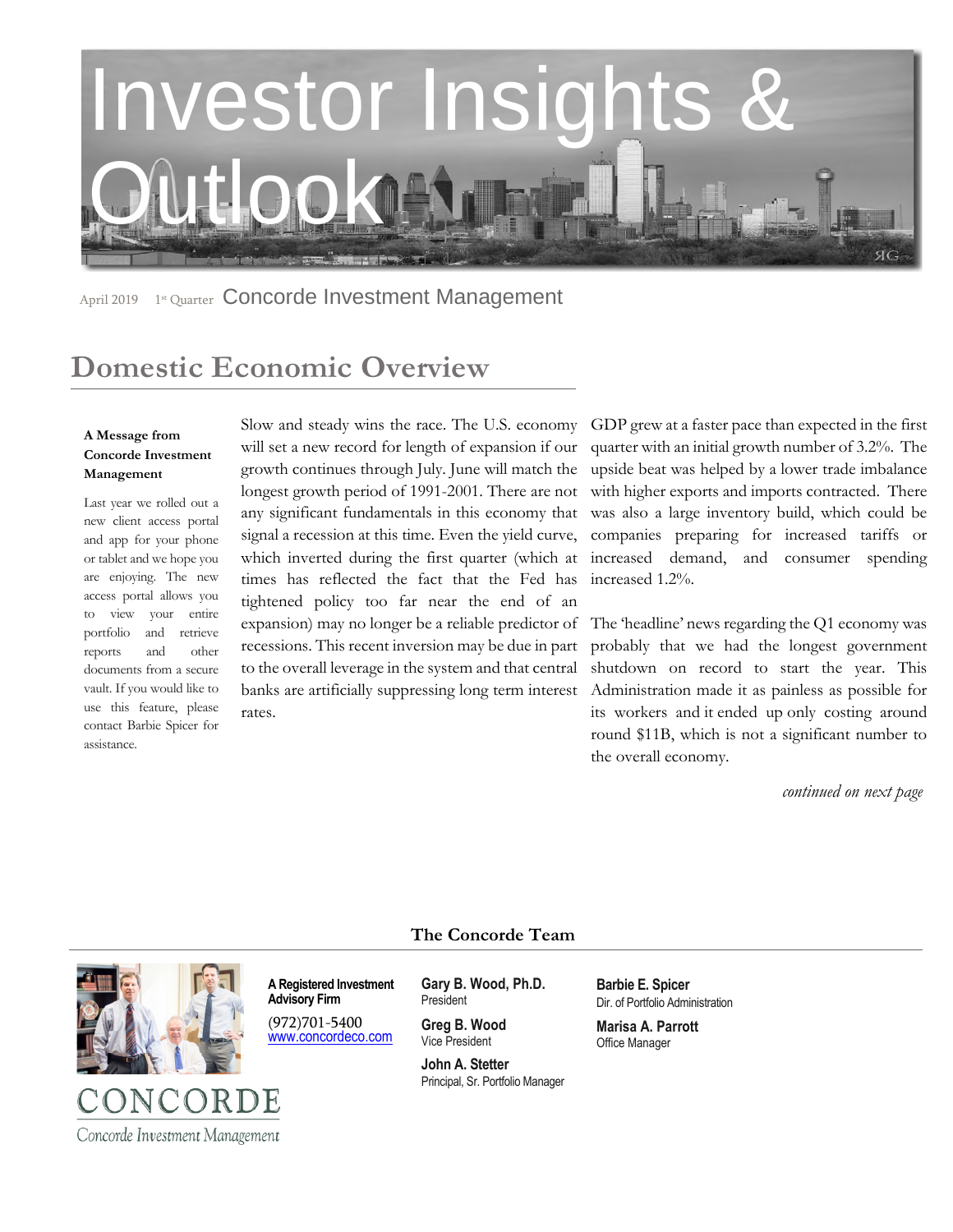# **Domestic Economic Overview (continued)**

The shutdown delayed possible tax refunds but any impacts were temporary and the growth in spending accelerated towards the end of the quarter. A rebound in consumer spending, declining US trade deficit and a solid labor market all are contributing to continued growth. We have the least amount of layoffs and lowest unemployment rate in 50 years which is requiring companies to boost wages and benefits to workers. We still see quality health in the US consumer who have deleveraged considerably since the 2009

recession/housing collapse, and some slack in capital spending by corporations. At some point, business investment should increase as soon as capital allocation by corporate treasurers is deemed to have a higher return on capex than on stock buy backs. Any clarity on the Chinese trade discussion will lift business investment spending. Overall we continue to expect growth in the US economy.

### **International Economic Overview**

From August 2018 through January 2019 leading economic indicators were missing market expectations. During Q1 those same indications started to reverse course and the eurozone, Japan and Emerging markets all began having data that was missing by less than expected. Not totally positive but not as bad as it had been indicating, either. Global PMI for manufacturing and services were both above 50 as of March which indicates growth and Global real GDP growth was 2.6% at the end of Q4.

China, constantly being discussed because of the trade dispute, is the big driver in global economic activity. The portfolio management team had to opportunity to listen to a presentation from Kyle Bass, noted hedge fund manager that was one of only a handful of people to see the credit crisis in

2007 forming, and his entire presentation was on China and their economic situation. He is unofficially advising the U.S. negotiating team to address United States' trade issues with China which are substantial and real. They include the theft or forced transfer of intellectual property; lack of bilateral investment rights, giving ownership or control of investments; onerous non-tariff barriers; unfair subsidies or benefits for state-owned enterprises; and the lack of rapid enforcement of any disagreements. The last point is critical as no deal will be made that is not measurable and enforceable. It is in both countries' interests to get a deal done and we believe the odds are high that something fair will be announced this year. If not, the repercussions will be difficult for China to overcome.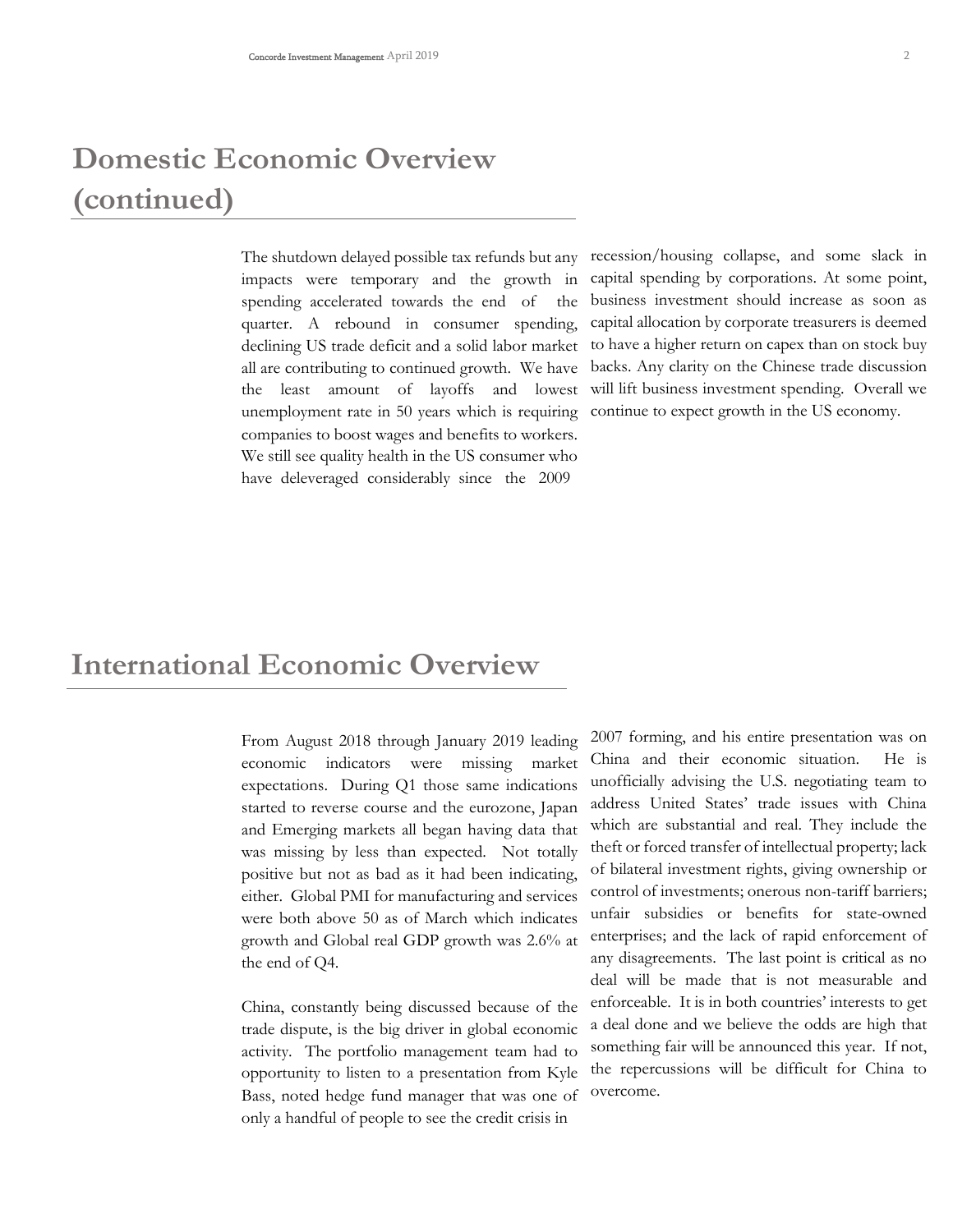### **Fixed Income**

Corporate credit markets reacted predictably to the rally in stocks and improvement in investor confidence during Q1, providing significant total returns in a short time period. The corporate to U.S. Treasury spreads that we highlighted last quarter narrowed to some degree but are still wider than the levels at the beginning of 2018. Below investment grade corporates (aka junk bonds) generated one of the highest quarterly total returns in the history of the ICE BofAML US High Yield Index. Valuations for these higher risk securities remain more expensive than the last 30-year average. On the other hand, 10-year Treasury Note yields actually dropped from 2.7% to 2.41% at quarter end. This is somewhat unusual especially considering the drop in yields during Q4 as investors sought quality refuge as concerns over slowing growth increased. At least part of the reason for this decrease is the continued weakness in inflation expectations and the relative attractiveness of quality domestic yields for international investors. This lack of concern over rising inflation is a significant reason why the Fed has put a pause on raising the fed funds target at least until the second half of 2019.

The higher risk segments of international credit markets such as European high yield and emerging markets also generated good total returns in early 2019 and are the only sizeable markets with cash yields higher than U.S. government and high grade corporate markets. Regarding recommendations for a prudent and balanced fixed income strategy we continue to emphasize short to medium term U.S. Treasury and Agency issues, short term investment grade U.S. corporates, short term revenue based municipal issues and only very selective exposure to U.S. lower grade corporates and developed and emerging market issues. An extended economic expansion or a surprising increase of inflation could generate higher yields for medium and longer term bonds, leading to our rationale for continuing to emphasize shorter to medium term maturities in core fixed income holdings.

#### **Important Disclaimers**

This material is for informational purposes only and is an overview of the capital markets and is intended for educational and illustrative purposes only. It is not designed to cover every aspect of the markets and is not intended to be used as a general guide to investing or as a source of any specific investment recommendation. This document does not constitute an offer, solicitation or recommendation to sell or an offer to buy any securities, investment products or investment advisory services or to participate in any trading strategy.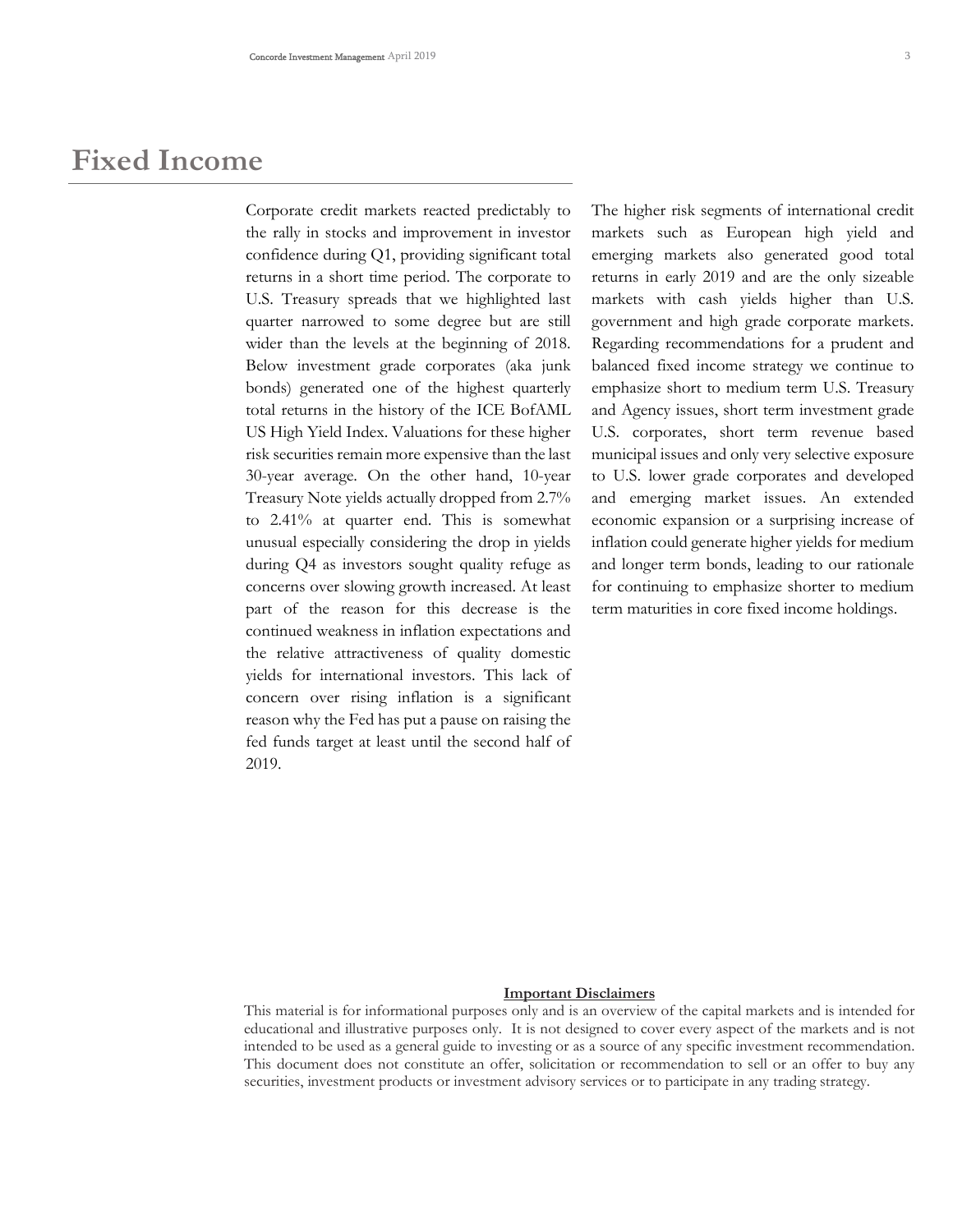# **Equity Markets**

Domestic and international markets recovered strongly during the first quarter, essentially erasing the correction in the fourth quarter. Domestically, investors were encouraged by a more dovish Federal Reserve policy outlook and the realization that a slowing economy did not necessarily mean a recession was imminent. International equity markets also recovered although not to the degree of U.S. indices, continuing their recent underperformance. Growth and cyclical segments posted the best returns domestically and three of the four sectors we highlighted as most attractive in last quarter's comments, energy, industrials and media (consumer discretionary) had three of the best five sector returns. Most developed and emerging international markets had around a 10% total return (Japan lower, China higher) as global risk markets continue to correlate highly in the post credit crisis, low interest rate era. Although the primary internal Chinese market rebounded nicely, it had moved lower for most of 2018 and several observers continue to be concerned that growth is lower than published statistics and longer-term macro issues will evolve into significant burdens.

spurring a recession in the near term might just be the negative impact on consumer and business confidence from an extended period of instability in the credit and equity markets.

Looking at prospects for U.S. markets from a historic perspective, valuations fall roughly in what we consider to be a fair range, with earnings yield spreads and dividend yields the most attractive metrics. Price to cash flow and book appear modestly expensive. The key to many valuation methodologies are interest rate levels (typically 10-year government bonds) and if they remain in the recent range (2.5-3.25%), they support current levels. We have been using discount rates higher than market rates for our valuation work for most of the last 10 years and feel that lends a cushion in decision making. Utilizing the conservative rate structure and modest revenue growth projections is producing attractive price targets for a number of individual equity ideas. In particular we find appealing valuations in energy, media and some technology companies. Developed international markets, particularly western Europe, are historically cheap and likely this is justified to some degree. However, we believe a modest exposure is warranted as there are always some individual businesses and sectors that should do well even in a stagnant, politically challenged region. Emerging markets as a whole should generate above average growth; however, we elect to get most of our exposure there from developed economy based large cap businesses who have established a track record of success in those riskier regions.